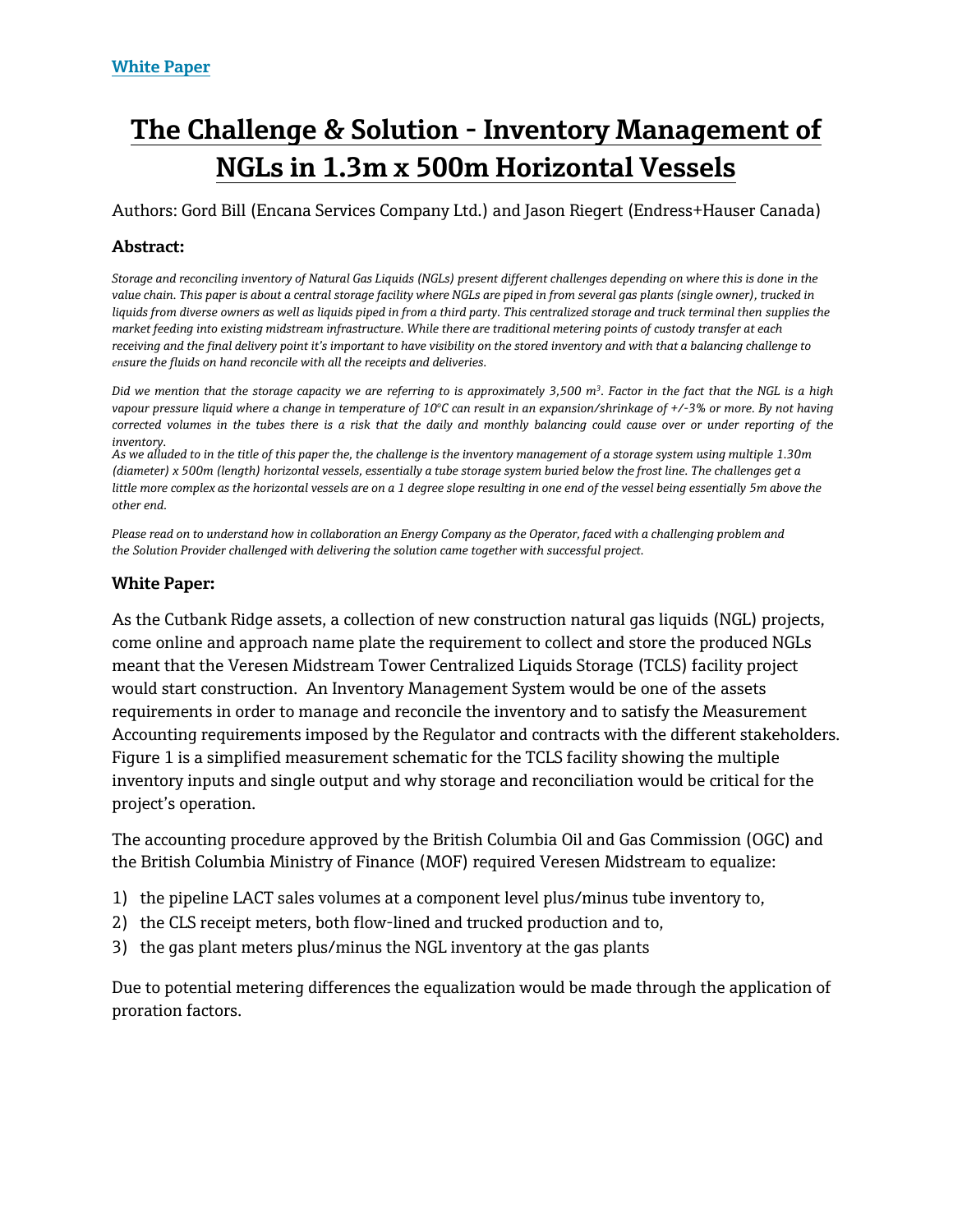

*Figure 1- Tower Central Liquids Storage Schematic (simplified)*

As dictated by the accounting requirements, all of the measurement systems were required to comply with the OGC Measurement Guidelines for Upstream Operations and the liquid metering systems need to have an installed total volumetric measurement uncertainty of 0.5%.

Since the NGL meter volumes at the gas plants' outlets, CLS inlet and pipeline LACT are being pressure and temperature compensated to API 11.2.2 and GPA TP-27 it is also important to perform the same compensation on the volumes inside the tubes because of the large volume. Altogether, the CLS has a combined capacity of  $3,550m^3$  and since the NGL is high vapour pressure liquid a change in temperature of  $10^{\circ}$ C can result in an expansion/shrinkage of +/-3% or more. By not having corrected volumes of the inventory there would be a risk to the daily and monthly balancing that could cause over or under reporting of the inventory.

The equipment required to accomplish this were:

- Level transmitters
- Temperature transmitters
- Pressure transmitters
- Density measurement transmitters
- Tank Capacity (Strapping) Tables
- Tank volume corrector

 Since temperature changes pose a huge influential factor on the inventory the key in the project design was to minimize the impact of temperature. One could imagine that  $3,550m^3$  of high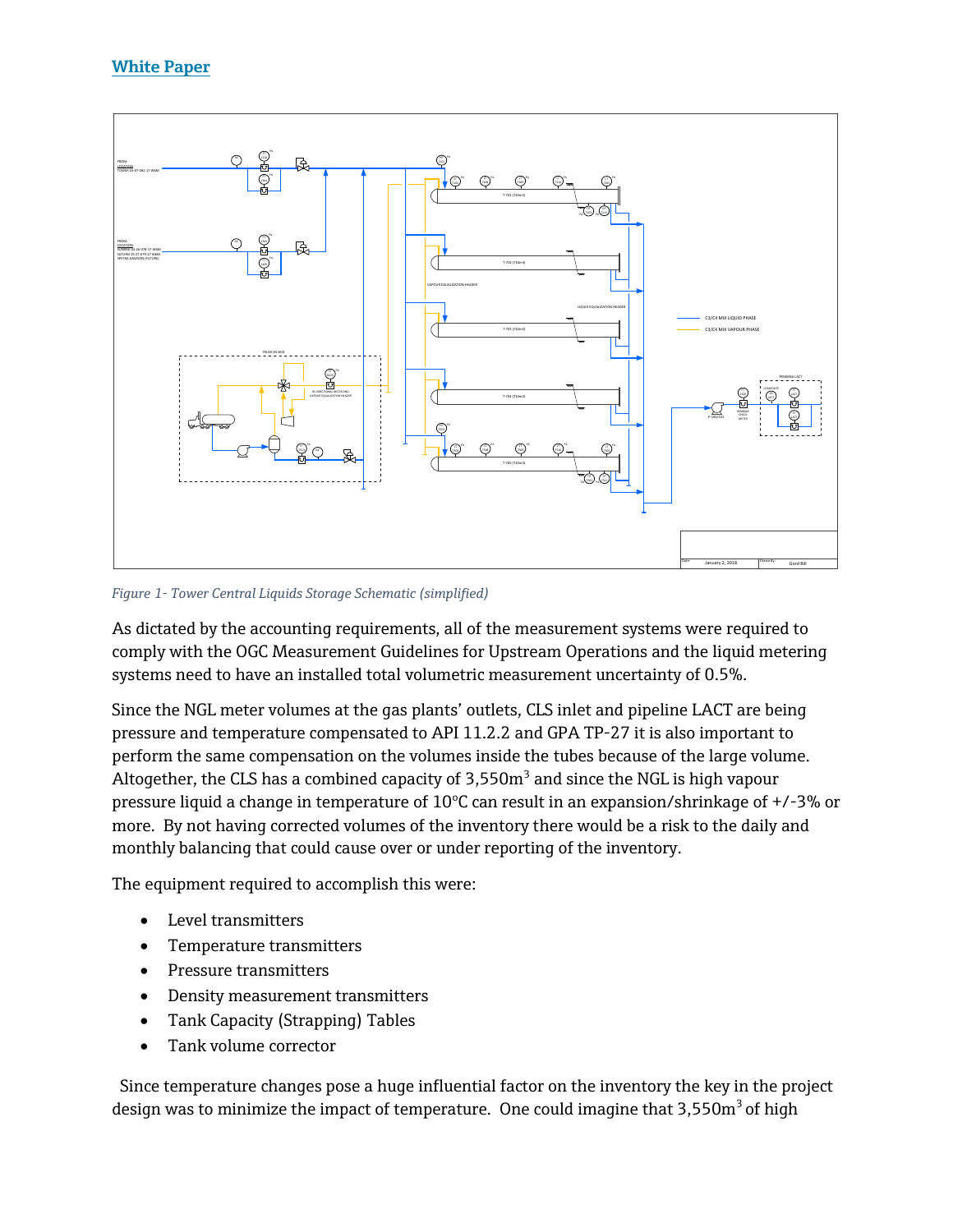vapour pressure liquids would mean a significant tank farm of bullet tanks that would be exposed to the varying temperatures in North Eastern British Columbia, where the CLS is located in Canada. This is precisely why the best solution was to store the fluids below the frost line in five (5) five hundred meter (500m) long tubes with a diameter of 1300 mm each. The influence of temperature is thereby significantly minimized without the need for costly temperature controlled bullet tanks. Other design factors that influenced the decision to use buried tubes where:

- Estimated lower cost of  $\sim$ 25-40%
	- Lower construction/material costs
- Beneficial topography and lease space
- Regulatory viability design accepted by the OGC
- Influence and experience from joint venture partners
- Simpler inlet/outlet header design
- Allowed for increased NPSH on sales pumps, reducing their size

Now you can understand some of the of reasoning behind storing the NGLs in a so-called Tube Storage facility.

To add to the inventory measurement, challenge the design required that the storage tubes be installed on a  $1^{\circ}$  slope. In theory measuring the level in a tube that is horizontally level would be fairly simple. The  $1^{\circ}$  slope and the length of the storage tubes (500m) meant that the inlet would be 5m higher in elevation than the outlet of the storage tube (see Figure 2), here in lies the challenge. Suffice it to say this paper will further identify the challenges of measuring inventory is these non-conventional storage vessels.



*Figure 2 - Topography and Design Profile*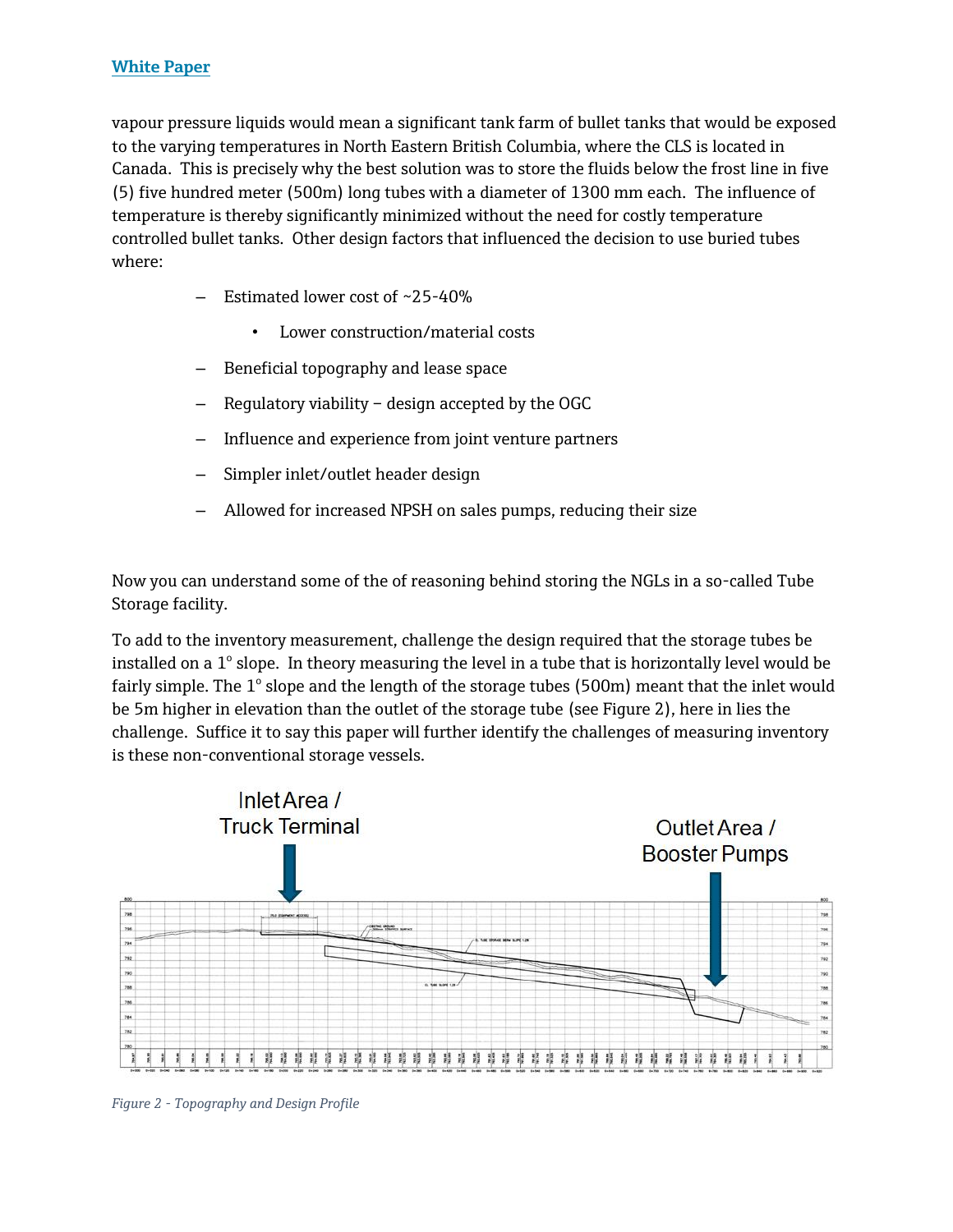The process of evaluating the storage vessel(s) Net Standard Volume for the purpose of accounting and reconciliation of the facilities inventory meant that we need to determine the vessels liquid level and temperature in combination with a tank capacity (strapping) table which produces the Total Observed Volume. While factoring in various other calculations and volume correction factors as defined by the American Petroleum Institute (API) and as required by the OGC we are able to determine the inventory. The Tankvision Inventory Management System provides this function for the CLS. Figure #3 is a simplified flow chart describing a volume assessment similar to that utilized at the CLS.



*Figure 3- Simplified explanation of Volume Assessment for an Inventory Management System*

So how exactly would the level measurement be performed in a 500m long storage tube on a  $1^{\circ}$ slope? By utilizing five (5) guided wave radar transmitters equally spaced 125m apart we were able to cover the necessary range of level measurement. Figure #4 shows how the five (5) Levelflex transmitters were installed in order to solved the challenge of measuring the level.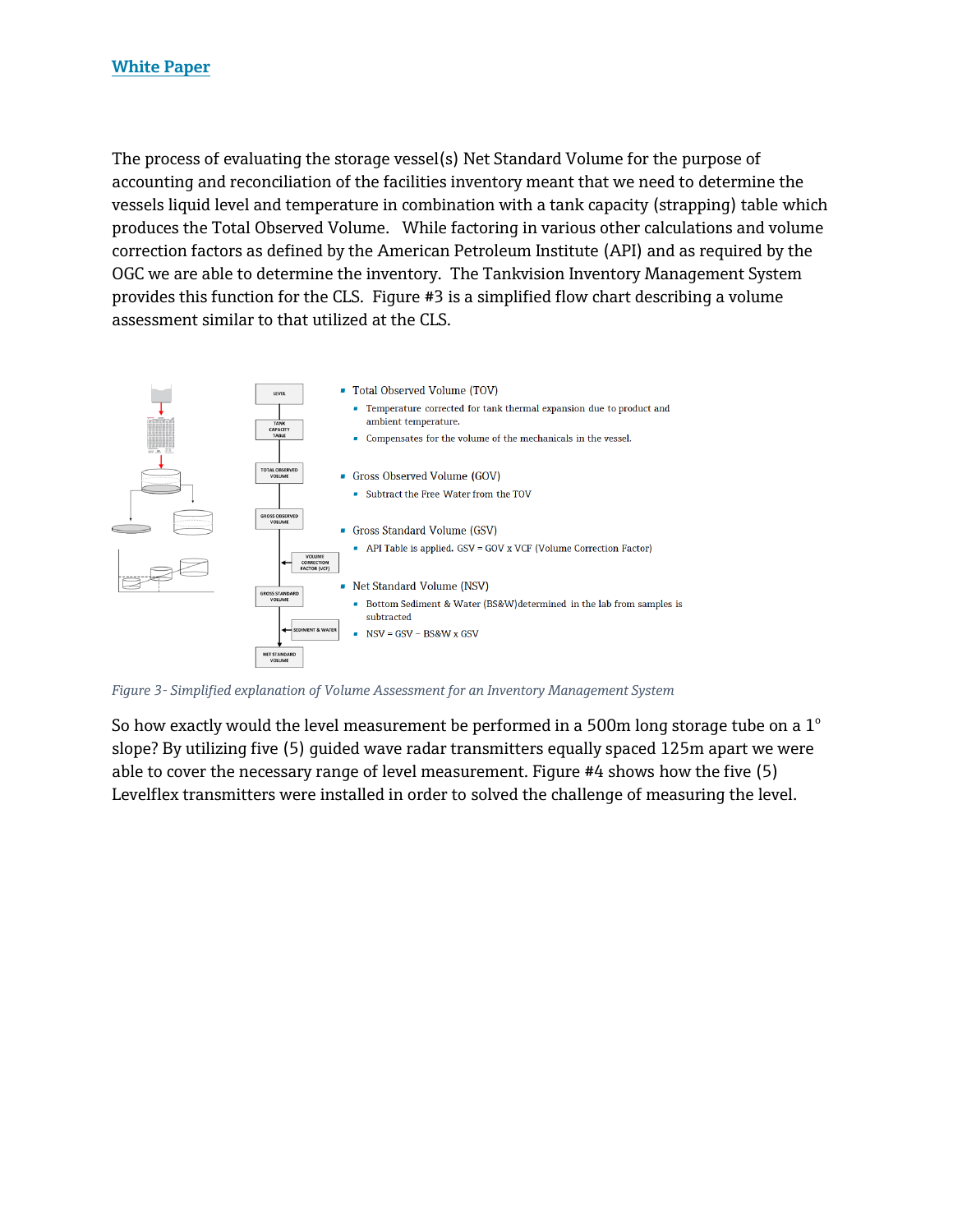

*Figure 4 - Measuring the Level and the 1<sup>o</sup> challenge.*

As detailed in Figure #3 in order to determine the inventory a tank capacity table (aka strapping table) is required. Determining the tank capacity table in a conventional tank commonly utilizes a surveying laser setup in the vessel. The challenge these storage tubes presented due to the  $1^{\circ}$ slope was that for each tube five (5) tank capacity tables (TCT) are required each TCT referenced for each of the five (5) level transmitters (LIT) as shown in Figure #4. We solved this challenge leveraging one of the required construction steps, the hydrotest. During the hydrotest a spare Coriolis was used to measure the corrected volume of hydrotest fluid as the tubes were being filled. Onsite Endress+Hauser Technicians utilizing a data acquisition system called Memograph monitored the in flowing volumetric flow and the level measurement of each of the five (5) Levelflex transmitters. Determining the tank capacity tables this way ensured that the level at each on the level transmitters versus volume would be known. This approach had minimal impact on the construction plan as we utilized an already planned step in the project, the hydrotest, in order to get determine the volume. One phase of construction yielded two results, hydrotest & tank capacity tables, the resulting TCT is shown in Figure #5.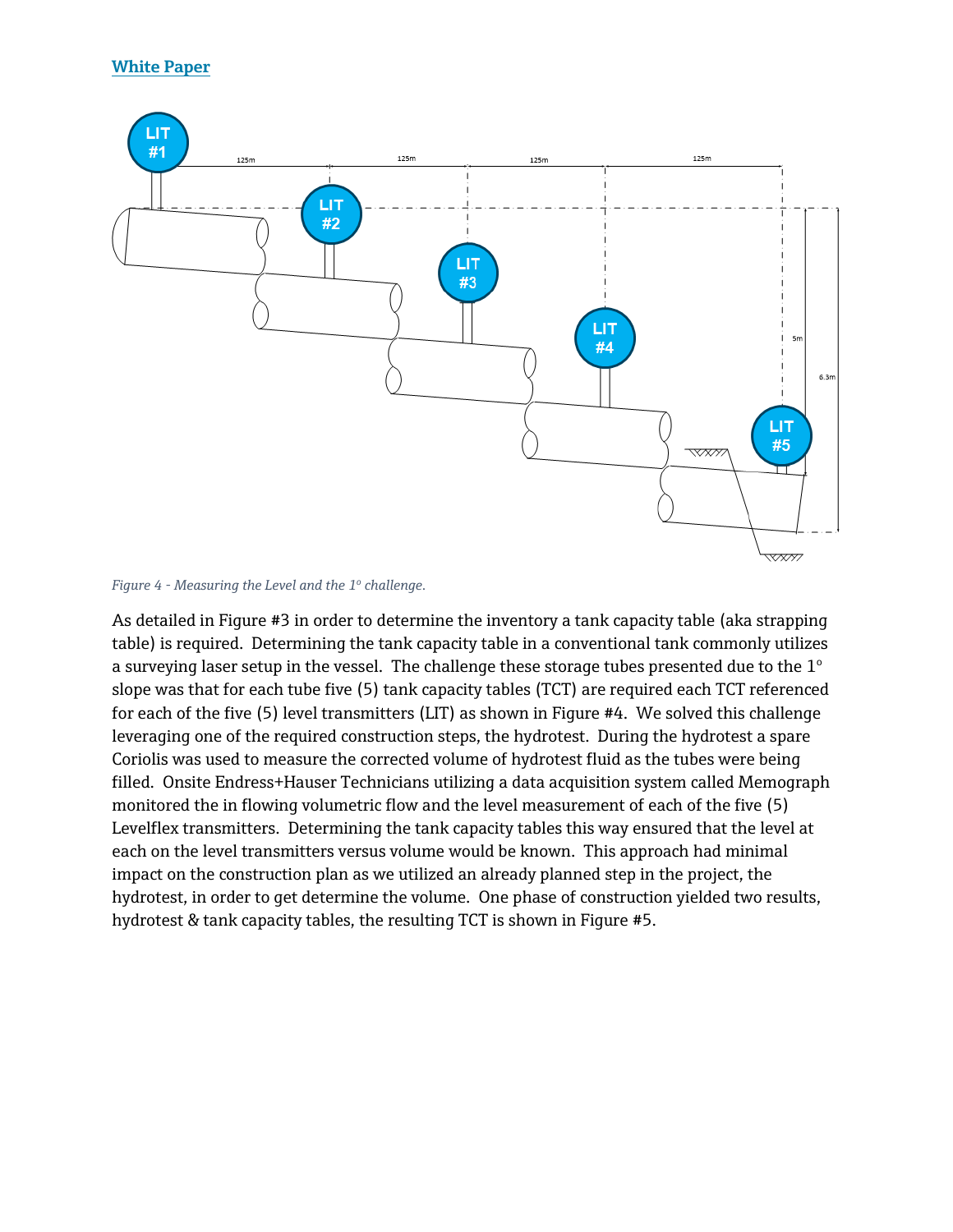### **White Paper**



*Figure 5 - Tank Capacity Table accounting for the 1<sup>o</sup> slope of the storage tube*

The desired operational philosophy coupled with the complexity of distance (500m) meant that the project would utilize a Rockwell Automation ControlLogix Control System at the Inlet Terminal and at the Outlet Terminal interconnected over fiber optics as shown in Figure #6. To minimize wiring costs some of the instrumentation would be wired to each of the two control systems (Inlet & Outlet). In order to minimize rounding and resolution errors commonly expected with analogue 4…20mA technology the project's mandate was to utilize a digital technology, HART protocol. This means that all of the instruments would output utilizing HART protocol which is interpreted by the control systems smart input modules. By utilizing HART all measurements and calculations leverage 32 bit all digital values and this helps to satisfy the project requirement for an installed total volumetric measurement uncertainty of 0.5%. In order to maximize availability and minimize life cycle operating costs Veresen Midstream preferred an inventory management system that would directly determine the Net Standard Volume and output to the Terminal Control System without the need special software installed on application servers. Here enters the inventory management system, Tankvision. Tankvision interfaced to the ControlLogix to collect the different measurements all digitally leveraging the local area network based on EtherNet/IP. Tankvision then performs the required calculations satisfying OGC and MOF requirements by correcting the C3/C4+ volume to equilibrium vapour pressure and 15°C using GPA TP-27 / API MPMS 11.2 Table 54E. The results are then returned to the control system and operations over EtherNet/IP. To be specific the inventory system leveraged all digital and open interfaces minimizing the integration effort by not requiring custom interfaces that would prove to be a challenge to maintain over the operating life cycle.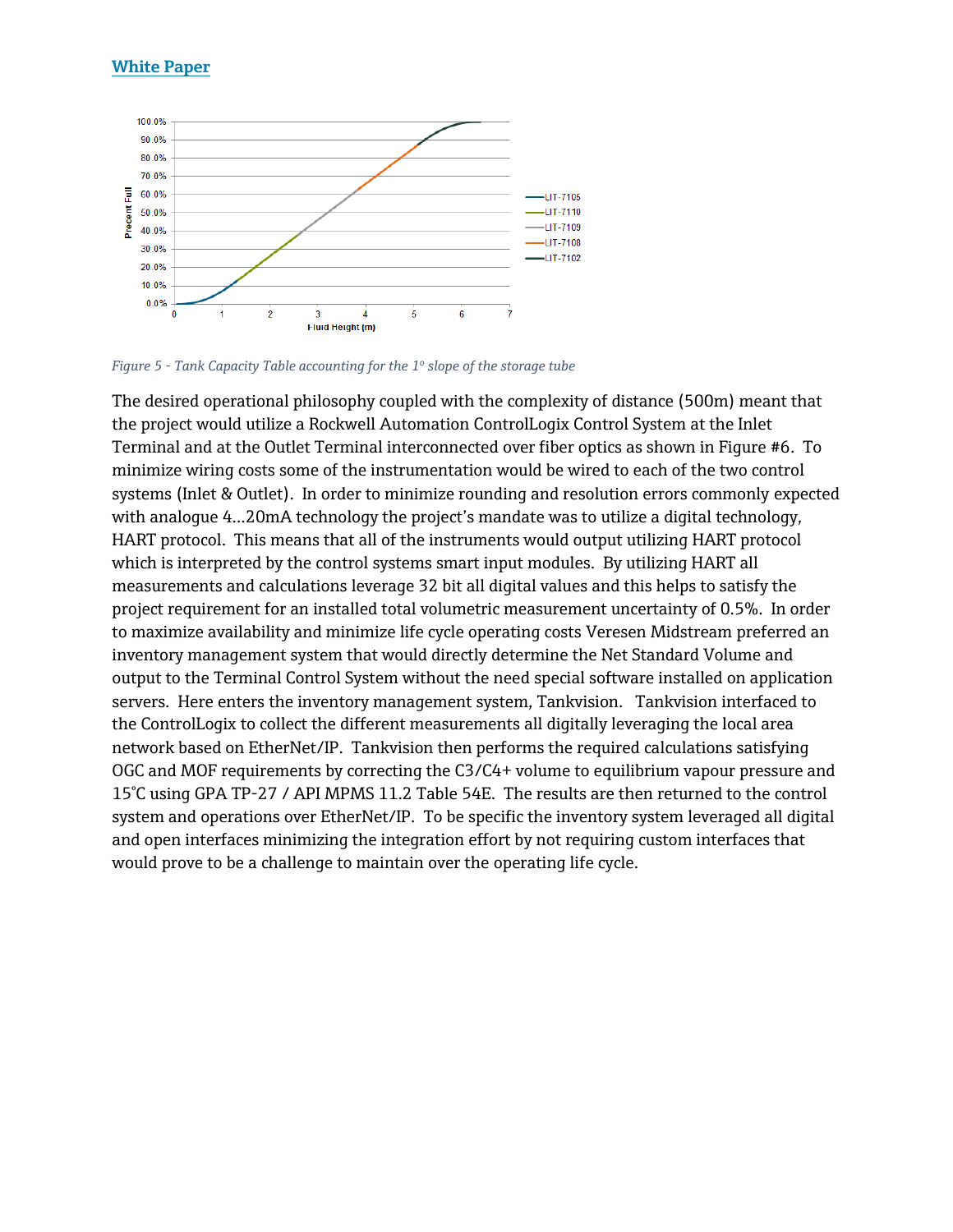

*Figure 6 - Inventory System integrates with the ControlLogix PLCs without custom interfaces*

One of the life cycle and maintenance requirements was the ability to verify and document the level instruments performance instu without the need to take the instrumentation offline or without interrupting the inventory measurement. Heartbeat Technology integrated into the guided wave radar transmitters selected offering instu verification traceable to the level instrument's original multi-point factory calibration. The distinct documented test can be initiated from the level device display or remotely with FieldCare software tunneling through the ControlLogix system providing Technicians a simple guided test procedure, and automatically generated test protocol, providing proof that by means of supporting documentation, that the device measurement can be counted on. The tube design furthermore allows for the different level transmitters to overlap another providing further confidence by comparing one device to another as the tube inventory changes.

Our paper demonstrates how a challenging inventory measurement requirement can be solved through collaboration though-out the various phases (eg. design, construction, commissioning and operation) of an NGL Storage facility.